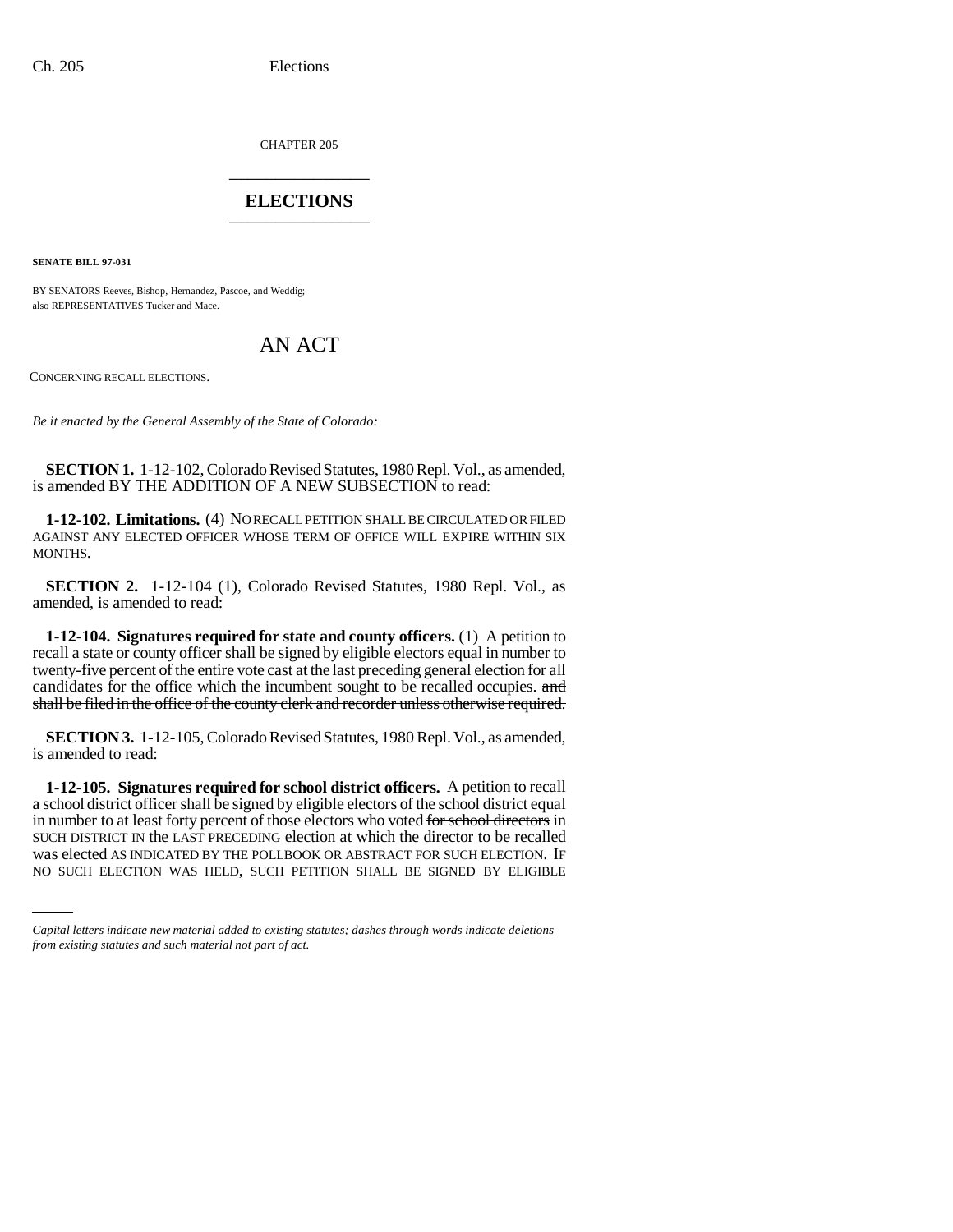Elections Ch. 205

ELECTORS OF THE SCHOOL DISTRICT EQUAL IN NUMBER TO AT LEAST TEN PERCENT OF THOSE ELECTORS RESIDING WITHIN THE SCHOOL DISTRICT ON THE DATE THAT THE FORM OF THE PETITION IS APPROVED UNDER SECTION 1-12-108 (4). In no case shall the number required for recall be less than ten percent of eligible electors qualified to vote in the most recent biennial school election; except that no more than fifteen thousand signatures shall be required.

**SECTION 4.** 1-12-106, Colorado Revised Statutes, 1980 Repl. Vol., as amended, is amended to read:

**1-12-106. Signatures required for nonpartisan officers.** A petition to recall any other nonpartisan officer shall be signed by three hundred eligible electors of the political subdivision who are entitled to vote for a successor to the incumbent sought to be recalled or forty percent of the ELIGIBLE electors OF THE POLITICAL SUBDIVISION AT THE TIME THE FORM OF THE PETITION IS APPROVED UNDER SECTION 1-12-108 (4), whichever number is less.

**SECTION 5.** 1-12-108 (4), (7), (8) (c), (9) (a), and (9) (c), Colorado Revised Statutes, 1980 Repl. Vol., as amended, are amended, and the said 1-12-108 is further amended BY THE ADDITION OF A NEW SUBSECTION, to read:

**1-12-108. Petition requirements.** (4) No petition shall be circulated until it has been approved as meeting the requirements of this subsection (4) as to form. The secretary of state and the official with whom the petitions are to be filed PURSUANT TO SECTION 1-12-107 shall approve or disapprove a petition as to form by the close of the second business day following submission of the proposed petition. The official shall mail written notice of the action taken to the person who submitted the petition and to the officer whom the petition seeks to recall on the day the action is taken.

(7) The petition, when executed and acknowledged as prescribed in this section, shall be filed as follows: With the secretary of state if it is for an office voted on by the electors of the entire state or of a congressional district or for the offices of members of the general assembly or district attorney or a district office of state concern; with the county clerk and recorder if it is for a county office; and with the designated election official if it is for a nonpartisan local election.

(7.5) THE PETITION MAY BE FILED AT ANY TIME DURING THE SIXTY-DAY PERIOD AFTER THE DESIGNATED ELECTION OFFICIAL'S APPROVAL OF THE PETITION FORM AS SPECIFIED IN SUBSECTION (1) OF THIS SECTION.

(8) (c) After review, AND NO LATER THAN TEN WORKING DAYS AFTER THE INITIAL FILING OF THE PETITION, the designated election official shall notify the committee and the incumbent of the number of valid signatures and whether the petition appears to be sufficient or insufficient. Upon determining that the petition is sufficient and after the time for protest has passed, the designated election official shall certify the recall question to the ballot and, if the election is a coordinated election, notify the coordinated election official.

(9) (a) A recall petition that has been verified by the designated election official shall be held to be sufficient unless a protest in writing under oath is filed in the office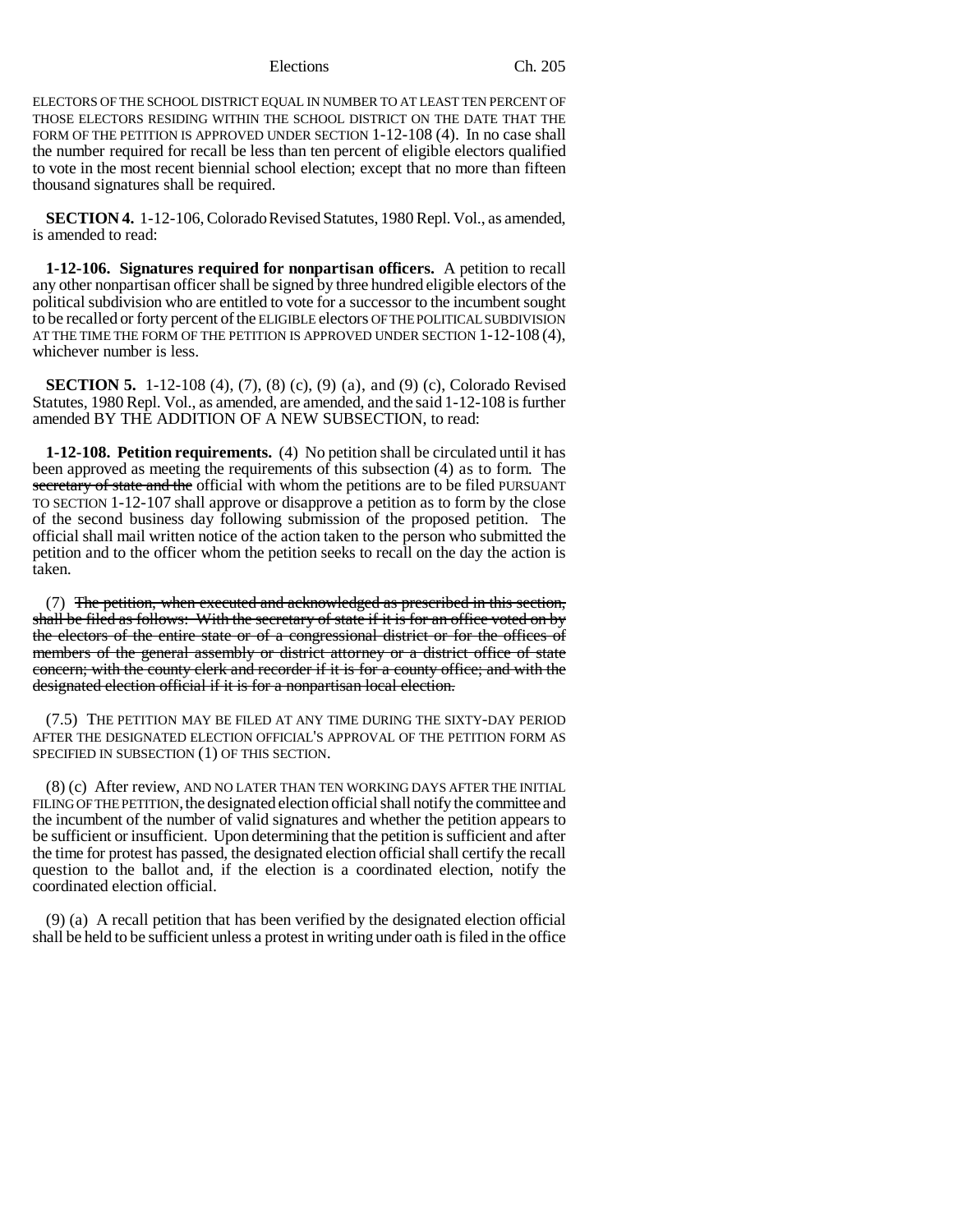## Ch. 205 Elections

of the designated election official by an eligible elector within fifteen days after the petition is filed or an amendment is filed pursuant to paragraph (c) of this subsection (9) DESIGNATED ELECTION OFFICIAL HAS DETERMINED THE SUFFICIENCY OR INSUFFICIENCY OF THE PETITION UNDER PARAGRAPH (c) OF SUBSECTION (8) OF THIS SECTION. The petition shall set forth specific grounds for the protest. Grounds include but are not limited to failure of any portion of a petition or circulator affidavit to meet the requirements of this article or any conduct on the part of petition circulators that substantially misleads persons signing the petition. The designated election official shall forthwith mail a copy of the protest to the committee named in the petition as representing the signers, together with a notice fixing a time for hearing the protest not less than five nor more than ten days after the notice is mailed. Every hearing shall be before the designated election official with whom the protest is filed or before a district judge sitting in that county if the designated election official is the subject of the recall. The testimony in every hearing shall be under oath. The hearing shall be summary and not subject to delay and shall be concluded within thirty days after the petition is filed, and the result shall be forthwith certified to the committee.

(c) In case A petition for recall is not sufficient, it may be withdrawn by a majority of the committee and may be amended ONCE at any time within sixty days from the date the petition FORM was approved by the designated election official UNDER SUBSECTION (4) OF THIS SECTION. Any signer may request that his or her name be stricken from the petition within the sixty-day period.

**SECTION 6.** 1-12-111, Colorado Revised Statutes, 1980 Repl. Vol., as amended, is amended to read:

**1-12-111.** Date of election. If the recall petition is found HELD to be sufficient UNDER SECTION 1-12-108 (8) (c) AND AFTER THE TIME FOR PROTEST HAS PASSED, the officer with whom the recall petition was filed, without delay, shall submit the petition, together with a certificate of its sufficiency, to the appropriate governing body. The governing body shall set a date for the recall election not less than thirty FORTY-FIVE nor more than sixty SEVENTY-FIVE days from the date of determination of sufficiency; however, if a general election is to be held within ninety days after the determination of sufficiency, the recall election shall be held as a part of the general election.

**SECTION 7.** 1-12-112 (1), Colorado Revised Statutes, 1980 Repl. Vol., as amended, is amended to read:

**1-12-112. Ballots.** (1) In addition to all other requirements of law, the official ballot shall contain a statement consisting of two hundred words or less stating the reasons set forth in the petition for demanding the officer's recall. If desired by The officer sought to be recalled the official ballot shall also contain MAY SUBMIT a statement of justification of the officer's course in conduct in three hundred words or less TO THE DESIGNATED ELECTION OFFICIAL. THE OFFICER SHALL SUBMIT ANY SUCH STATEMENT NO LATER THAN TEN WORKING DAYS AFTER THE DATE OF ISSUANCE OF THE CERTIFICATE OF SUFFICIENCY BY THE DESIGNATED ELECTION OFFICIAL. THE OFFICIAL BALLOT SHALL CONTAIN SUCH STATEMENT OF JUSTIFICATION IF SUBMITTED PURSUANT TO THIS SUBSECTION (1).

**SECTION 8.** 1-12-117, Colorado Revised Statutes, 1980 Repl. Vol., as amended,